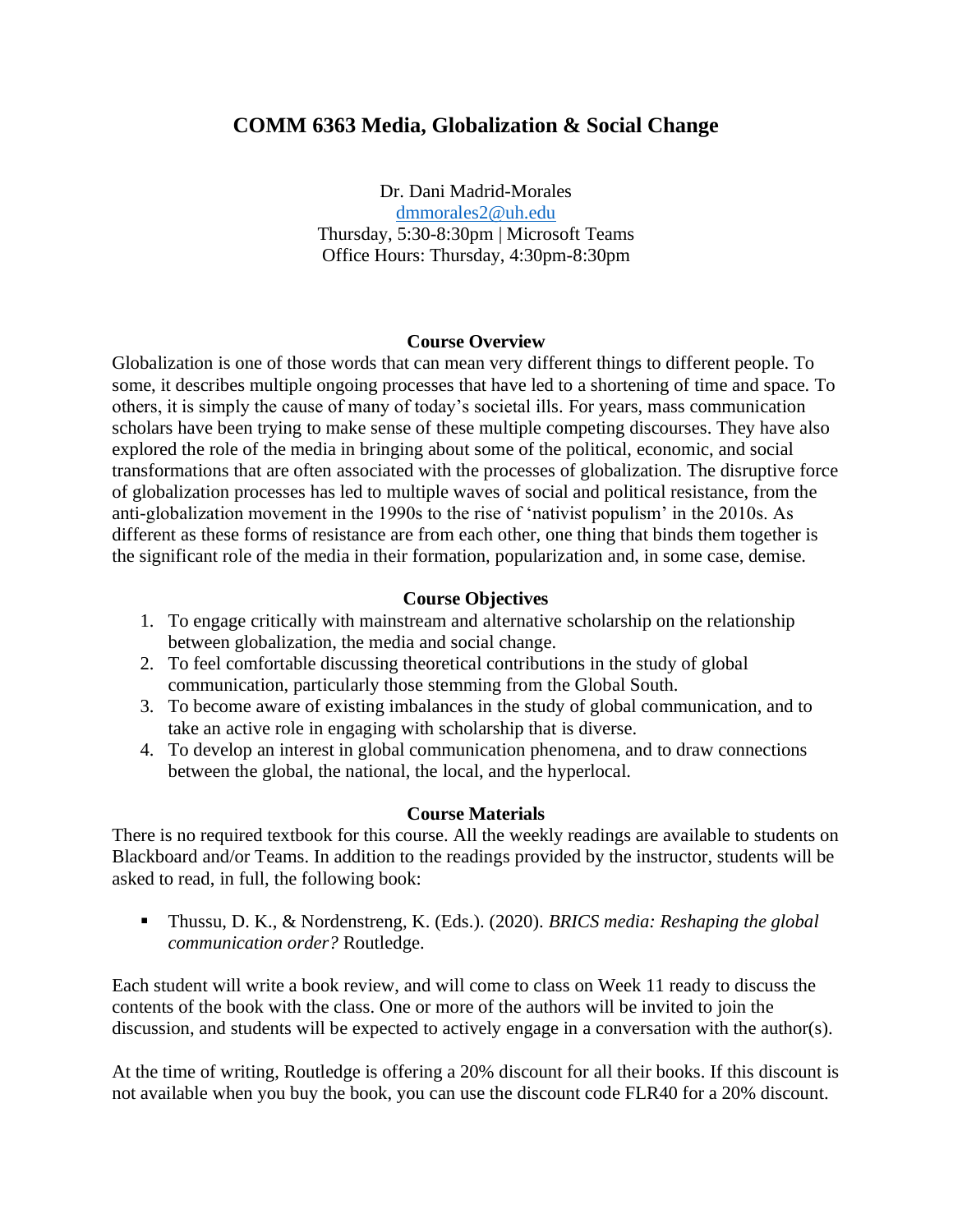#### **Evaluation**

This is a graduate seminar. Do not expect to sit back and "enjoy" me lecturing. You will be asked to take a very active role in class. That is, you will need to engage with the readings, come to class with an opinion on every single one of the readings and issues raised, and be open to intellectually challenging discussions. The study of global communication is full of competing theories and points of view (yes, you can say that it is sometimes contradictory, and oftentimes messy). You will soon realize that there are no questions that have very clear answers (Is globalization a good thing? Does the media promote social change? Does cultural imperialism exist today?). A lot will depend on the geographical and historical context, and therefore I will ask each of you to become an "expert" on a certain region of the world. This will help us have a richer and more diverse discussion.

In more practical terms, you will be evaluated through a combination of 5 types of assignments (all deadlines are available on Blackboard):

#### *Discussion leader* (15% of your final grade)

One student will be designated discussion leader for each week starting from week 3. Assignments of discussion leaders will be completed on week 1. Discussion leaders will need to (1) prepare and deliver a 20-minute presentation that critically engages with the topic and the readings for the week; (2) put together a discussion guide; (3) take a leading role in moderating and advancing discussion in class.

The in-class presentation, for which the use of slides is optional, should begin by situating the topic for the week within the wider discipline of global communication. This should be followed by a summary of each of the papers assigned. In some instances, it might be useful to briefly introduce the authors and their work, as well as the historical context in which they wrote. This should be followed by a succinct discussion on how the different readings relate to each other. During the final part of the presentation, you can choose to draw connections between the readings and current events; or you can refer to your own experience with the topic for the week; or you can offer a personal assessment of your engagement with the readings. This should serve as a starting point for the discussion.

Discussion leaders are expected to submit a discussion guide on Teams by10am, the **day before our class meets**. The discussion guide will include: (1) a summary/outline of the main ideas of each article; (2) between 2 and 3 discussion questions for each article; (3) a summary/outline of how the articles are connected to each other. Additionally, you may, if you want to, bring other materials (videos, articles, objects) that could enrich the group discussion.

#### *Attendance and participation* (15%)

Attendance is required. I will take note of absences. The discussions on Teams **will NOT be recorded**. Multiple absences during the semester will negatively impact your grade. Before coming to class every week, you are expected to complete **all readings** in the syllabus. Not doing so will make it difficult for you to take part in class discussion and, as a consequence, will negatively affect your grade. All students should take part in discussions. The success of this seminar rests entirely on your active participation. Leave shyness at the door and think of the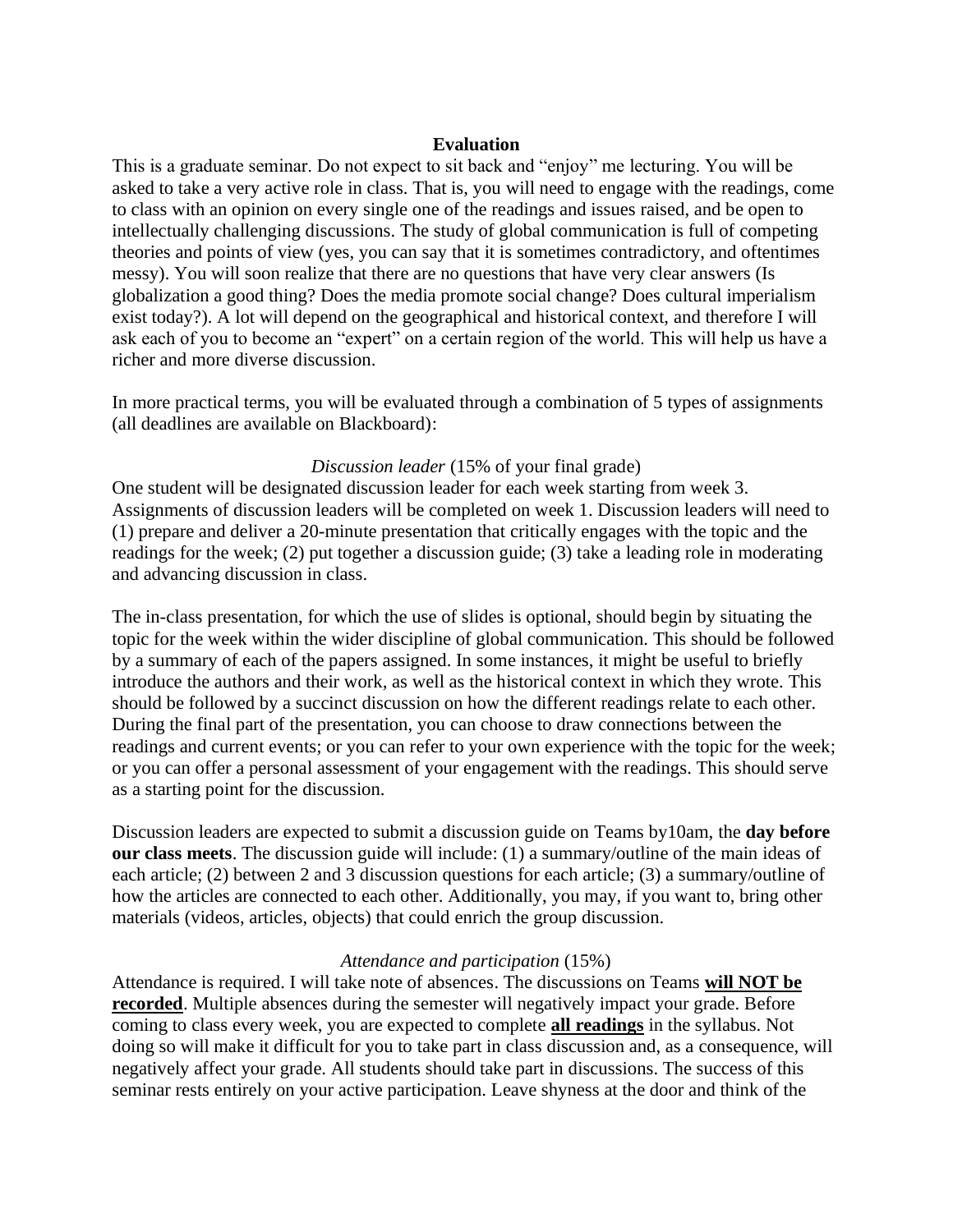classroom as a safe environment for you to ask as many questions as needed and to express your opinion freely. The more you engage with the content of the readings in class, the easier it will be for you to draw connections between them in the final exam.

By 5pm on Wednesdays, I expect you to contribute your thoughts on the readings. These contributions will be made on Teams. I will open a thread on Teams every week, and you can respond to it with your own comments. When writing your comments click on the first icon (an A with a pen), so that you can compose your response. These contributions (200 to 300 words) should not be a mere summary of the readings. You can choose to focus on a single aspect and provide your personal view on the topic; you can provide a link to a non-academic source and tell us how it relates to the content of one or more readings; you can discuss the contradictions between two competing perspectives reflected in the readings… There are countless options. In all cases, your contribution should be well-written, articulated and properly formatted. From time to time, I will bring some of these contributions to class and ask you to elaborate on theme more extensively.

All your weekly contributions to the readings will have to focus on one region of the world. We will assign these regions from the list available below. All assignments will be done on Week 1. The person assigned to the "Arab-speaking world" will be expected to focus ALL their coursework on that region. Your weekly contributions will connect the readings to phenomena happening in that region. Your reaction papers (see below) will be focused on your assigned region. And, most important, you will be expected to bring ideas, examples, and cases from your region to the discussions in class. I don't expect you to become an "expert", but I want you to try to.

In determining your grade for attendance and participation, I will consider how often you come to class, how regularly you contribute to discussions in class and how much work you put into the online discussion.

#### *Reaction papers* (15%)

To get you in the habit of writing regularly, you will be required to submit three reaction papers during the semester. While you are encouraged to incorporate additional academic literature, each reaction paper will only need to address the readings from one single week. For the first reaction paper, you can choose the readings from weeks 3 to 5; for the second reaction paper, weeks 6 to 8; and, for the third reaction paper, weeks 11 to 13. None of your reaction papers can address the same readings as your discussion guide. In other words, if you guided discussion on week 4, your first reaction paper must deal with either week 3 or week 5.

Your reaction paper should be geographically focused on the region of the world you have been assigned to.

A reaction paper is not a summary, but a critical reading of the ideas discussed in one or more academic papers. Start by clearly stating the argument you would like to make, then develop the logic to support your argument (if necessary, provide evidence), and finish with a short conclusion. Referencing additional academic sources is highly recommended. Each reaction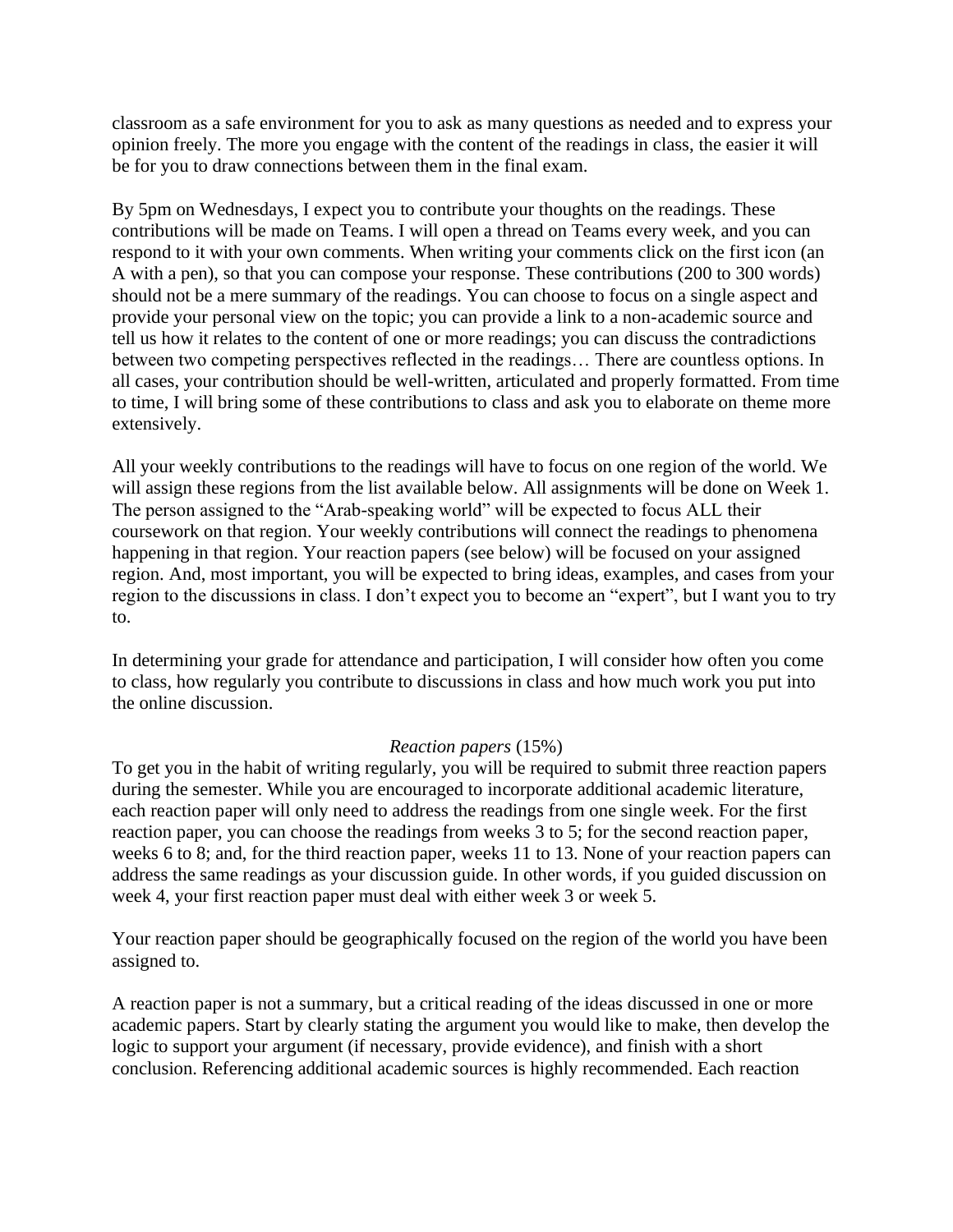paper will be two pages long (single space), excluding references. Your papers must meet all the standards of an academic paper and conform to APA style.

There are sample reaction papers on Teams.

## *Book review* (15%)

To expose you to different types of academic writing, in this course you will also be asked to write a review of the book *BRICS media: reshaping the global communication order?*. Your book review will be between 1,300 and 1,500 words and should be formatted according to the APA style.

The opening paragraph of an academic book review situates the work and/or author within the discipline, it highlights why it is relevant, and very briefly summarizes its main proposition or claim. The next few paragraphs synthesize and critique the contents of the book. Some book reviews offer chapter by chapter commentaries, while others group chapters that share some common characteristic. The final paragraph should address the main strengths and weaknesses of the book, as well as the reviewer's overall assessment of the book. While not required, some book reviews include references to other academic sources.

The best way to learn how to write a good book review is by reading other book reviews. For inspiration, you can check the reviews published in *Journal of Communication*, *Global Media and Communication*, and *International Journal of Communication*. I have uploaded some sample books reviews to Teams for your reference.

On week 10, as you can see in the schedule below, we will discuss the contents of the book in class. You will also have the opportunity to talk the author(s). Come to class with questions. Don't be afraid to challenge the contents of the book. And, most importantly, try to draw connections between the ideas and phenomena described in the book, and the topics discussed in class in previous weeks.

## *Final exam* (40%)

You will write your final exam at home. On week 15 (the last week of classes), I will post exam questions on Blackboard and you will have one week to submit your responses. Late submissions will not be graded. Exam questions will assess your ability to draw connections between the assigned readings, relevant academic literature, and the geographic region you have been assigned to. Expect 3 to 5 essay questions, each to be answered in two pages of single-spaced typed text, excluding references. In formatting your document, please adhere to the APA style.

#### **Diversity in Research**

The study of global communication has been, for decades, the domain of white men in academic institutions in North America. One of the most widely used textbooks in the discipline includes works by two dozen scholars, of those only 3 are women. In this course, I've made a conscious effort to diversify the voices you will be exposed to. While not perfectly balanced, the reading list has a 1.6:1 gender ratio; 30% of readings are by scholars of color, and 60% of authors are (were) based outside the United States.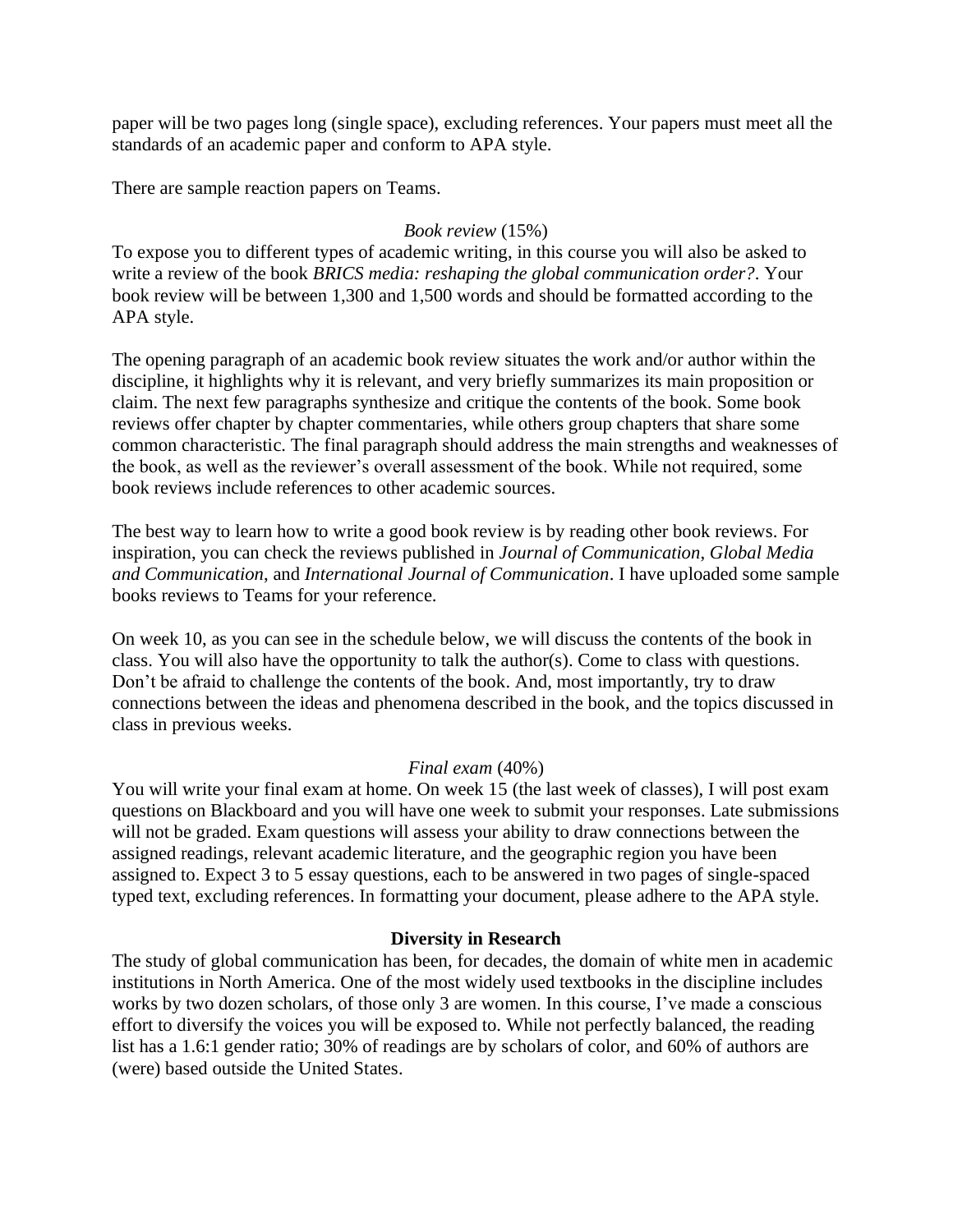When writing your own academic work, I'd like you to be mindful of these systemic imbalances in knowledge production. It won't always be easy but do try to incorporate diverse voices. Sometimes it might not be possible but do keep in mind that many of these issues we will be discussing in class are about countries in the Global South. There are many of scholars from this part of the world that have written on the topics we will be studying. Try to find them, engage with their work, and you will be rewarded with new perspectives, that will broaden your understanding of the media.

#### **Regional Expertise**

In the spirit of making this course not just an intellectual journey, but also one that takes you to different parts of the globe, you will be assigned to one region of the world at the beginning of the semester. Your goal for the semester will be to become as familiar as you can with the media in this region, and to understand how globalization and social change take shape there. The regions you will be able to choose from are:

Eastern Europe, Russia, Central America & Caribbean, Spanish-Speaking Latin America, Brazil and Portuguese Speaking World, East Africa, West Africa, Southern Africa, North Africa, Arab-Speaking countries, West Africa, Central Asia, Indian Sub-Continent, North-East Asia, South-East Asia, China, and the Pacific Islands.

In assigning regions, you will be asked to select a region that you are not familiar with. In other words, if you were born in Poland, for instance, you won't be allowed to select Eastern Europe.

#### **Attendance and Lateness**

I expect you to come to class every week and to arrive on time. Attendance and participation are substantial components of your grade, so being absent frequently will have a negative effect on your performance. You should treat coming to class like a job. The same "rules" for attendance that would apply to your job apply to graduate school.

During the Spring'21 term, this course will be taught synchronously online. You will be expected to attend lessons on Microsoft Teams. Lessons will not be video recorded. You are expected to keep your video camera on during online classes, except for times when privacy issues make this impossible. Please let me instructor know in advance if you won't be able to keep your camera on during class.

Microsoft Teams is available for free to all UH students. You will need your Cougarnet ID to access this course's space on Teams. Communication regarding this class will be done via Teams, so make sure you check your messages regularly and, if possible, turn on notifications via email or on your mobile device for this class.

#### **Academic Misconduct**

The penalty for misconduct is a grade of "F" on the assignment or for the course, depending on the severity of the infraction. **If you have an issue with a grade, please submit your concerns in writing via e-mail so your instructor can make sure to follow-up on your inquiry**. Please keep copies of all your graded assignments for future discussions.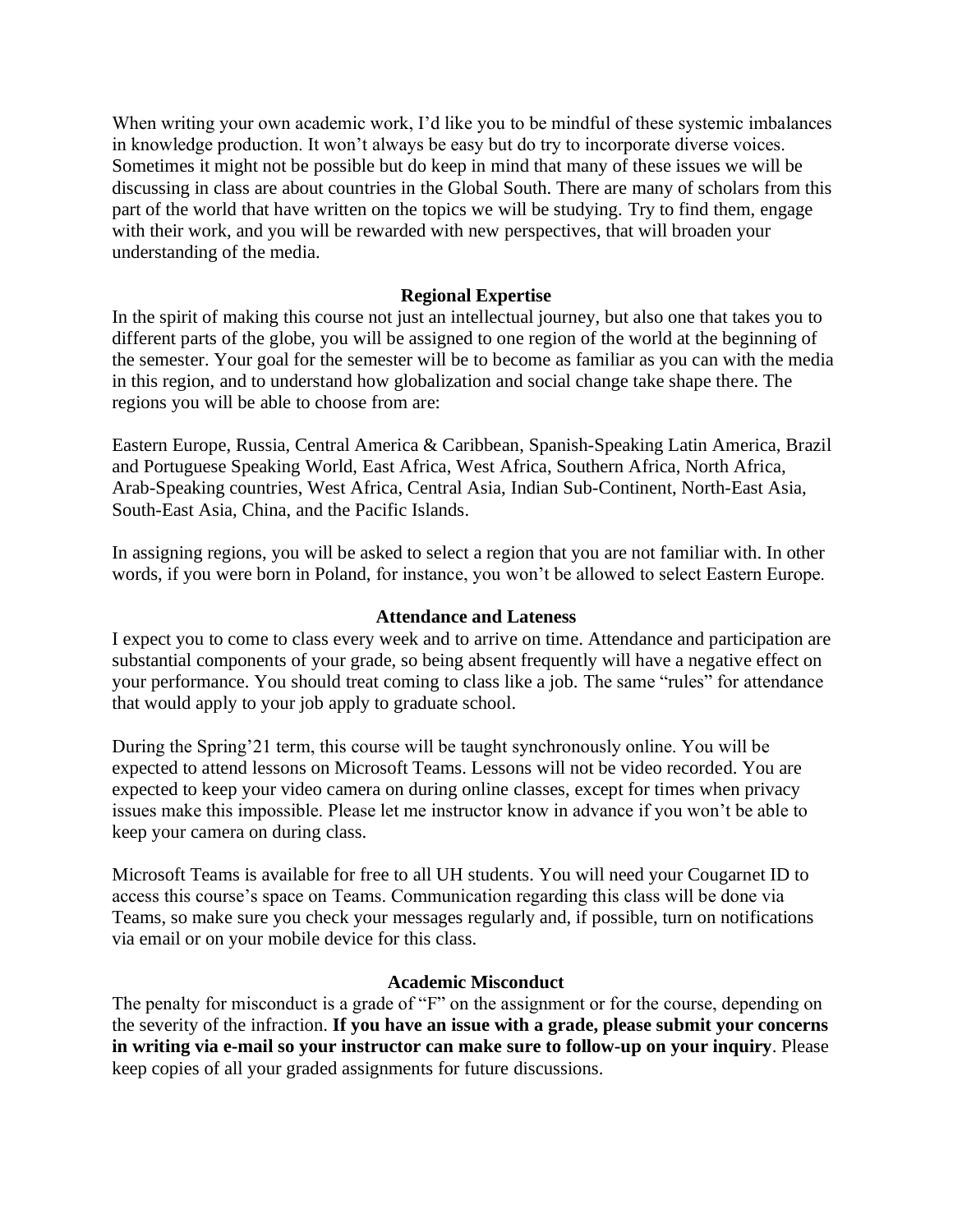- You are expected to work **independently** on all assignments unless they are classified as a "group assignment." To do otherwise is cheating and will be considered academic misconduct.
- A student seen copying answers from another individual on class assignments (which are not group work) will meet the criteria for academic misconduct.
- If you have questions regarding what comprises academic misconduct or plagiarism, please contact your instructor in advance. **Ignorance of the definition of plagiarism or academic misconduct is not a valid excuse and will not keep a student from being charged.**
- All students are subject to UH's Academic Honesty Policy and to all other universitywide policies and procedures as set forth in the UH University Catalog and Student Handbook. To review the catalog, visit<http://www.uh.edu/provost/policies/honesty/> and click on *Academic Honesty Policy*.
- If you plan on using a research proposal developed for another class as the starting point of your term project, let your instructor know at the very beginning of the semester.

CLASS students are expected to abide by the University of Houston's Code of Student Conduct: [http://www.uh.edu/dos/behavior-conduct/student-code-of-conduct/.](http://www.uh.edu/dos/behavior-conduct/student-code-of-conduct/)

#### **Writing Policy**

All written assignments are to be **typed, double-spaced, 12-point Times New Roman font, in black ink.** Additionally, assignments should be spell-checked and free of grammar errors. All papers must be saved as a PDF. Please follow academic standards when constructing your assignment (this includes, but is not limited to, using introductions, transitions, conclusions, and citing references properly).

In this course we will be following the APA Style,  $7<sup>th</sup>$  edition. Refer to the excellent citation guide available to student at the UH Library [\(https://guides.lib.uh.edu/citationstyles\)](https://guides.lib.uh.edu/citationstyles).

For additional assistance with writing assignments, please consider making an appointment for a writing consultation with **UH's Writing and Reading Center**. The center offers students oneon-one help at any stage of the writing process. UHWC also offers online assistance and computer-based lessons. See their Web page<http://writingcenter.uh.edu/> for details and hours of operation. **You are strongly recommended to submit your papers to the writing center. They will help review your work via email and will help your performance in the course dramatically.**

## **COVID-19 and Grad School**

The University of Houston has made special arrangements to assist students under stress because of the impact that COVID-19 might have (is having) on their studies and personal life. You can find information at [https://uh.edu/covid-19/information-for/students/.](https://uh.edu/covid-19/information-for/students/) Special services provided by UH during these difficult times include ways to access educational technology, free COVID-19 testing, and counseling services. Additional information about support you might get from the university (food access, housing, counseling, health, academic support) is available on the CoogsCARE website: [https://uh.edu/dsaes/coogscare/.](https://uh.edu/dsaes/coogscare/)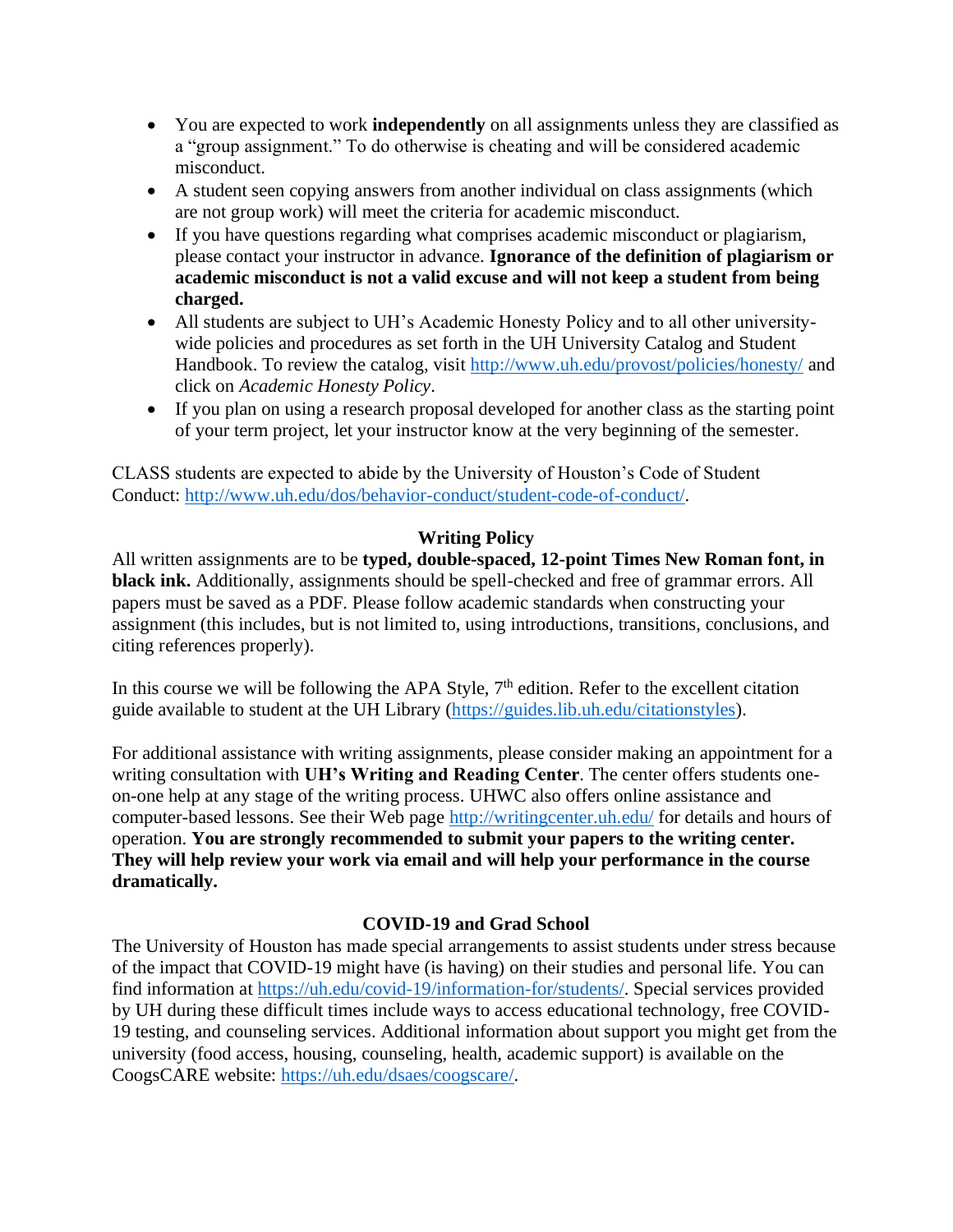#### **Disability Service**

The University of Houston complies with Section 504 of the Rehabilitation Act of 1973 and the Americans with Disabilities Act of 1990, pertaining to the provision of reasonable academic adjustments/auxiliary aids for students with a disability. In accordance with Section 504 and ADA guidelines, UH strives to provide reasonable academic adjustments/auxiliary aids to students who request and require them.

If you believe that you have a documented disability requiring academic adjustments/auxiliary aids, please contact:

> Center for Students with Disabilities 4369 Cougar Village Dr., Room 100 Office Phone: 713-743-5400 Website: http://www.uh.edu/csd/ Email: [uhcsd@central.uh.edu](mailto:uhcsd@central.uh.edu)

#### **Counseling Service**

Counseling and Psychological Services (CAPS) can help students who are having difficulties managing stress, adjusting to college, or feeling sad and hopeless. You can reach CAPS (www.uh.edu/caps) by calling 713-743-5454 during and after business hours for routine appointments or if you or someone you know is in crisis. No appointment is necessary for the "Let's Talk" program, a drop-in consultation service at convenient locations and hours around campus. [http://www.uh.edu/caps/outreach/lets\\_talk.html](http://www.uh.edu/caps/outreach/lets_talk.html)

#### **Sexual Misconduct Policy**

In accordance with the University of Houston System Sexual Misconduct Policy, your instructor is a "responsible employee" for reporting purposes under Title IX regulations and state law and must report incidents of sexual misconduct (sexual harassment, non-consensual sexual contact, sexual assault, sexual exploitation, sexual intimidation, intimate partner violence, or stalking) about which they become aware to the Title IX office.

Please know there are places on campus where you can make a report in confidence. More information can be found on the Title IX website at [https://uh.edu/equal-opportunity/title-ix](https://uh.edu/equal-opportunity/title-ix-sexual-misconduct/resources/)[sexual-misconduct/resources/.](https://uh.edu/equal-opportunity/title-ix-sexual-misconduct/resources/)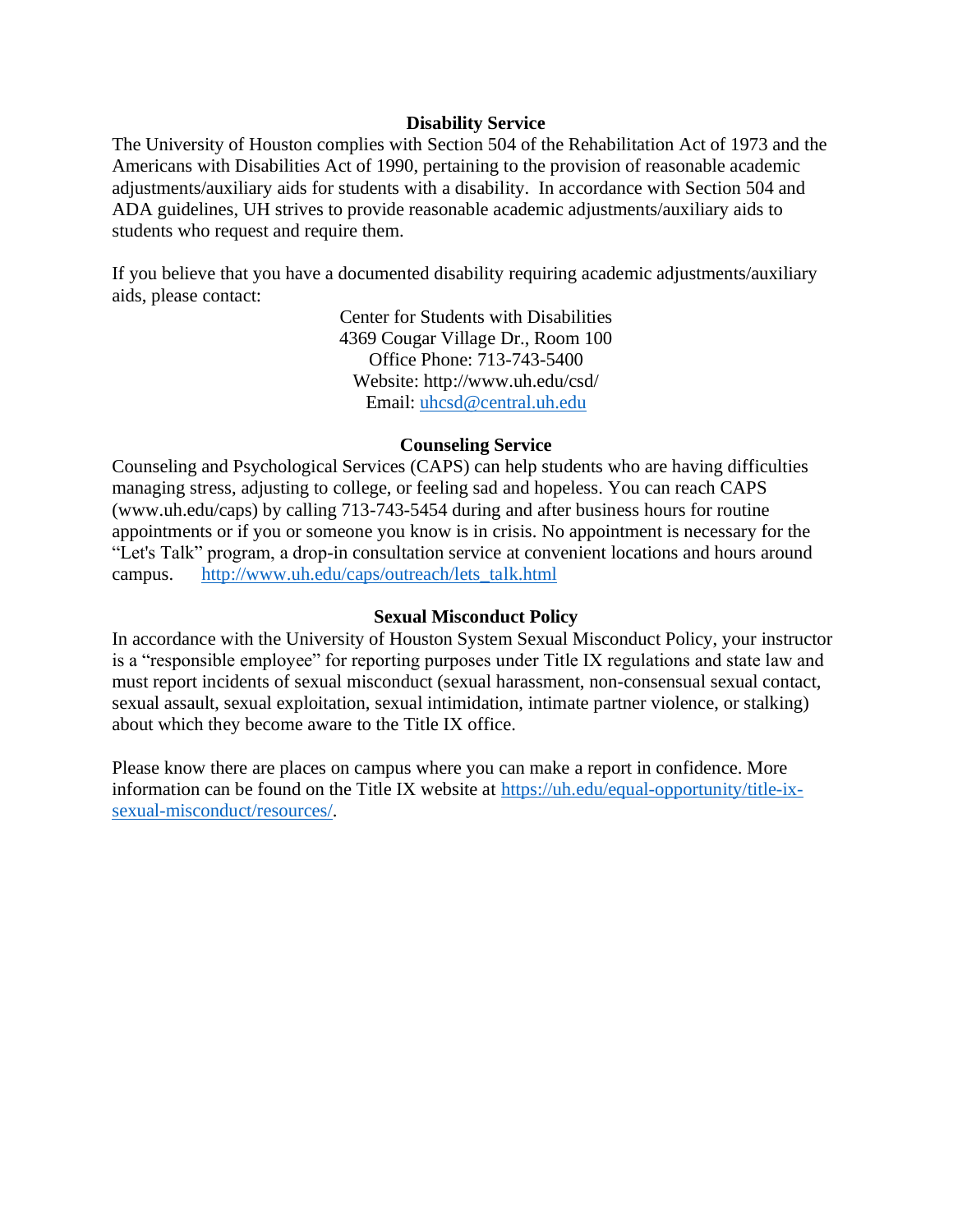## **Week 1 | January 21 | Discourses of Globalization**

Required

- Steger, M. B. (2020). *Globalization: A very short introduction* (pp. 1-37). Oxford University Press.
- Eschle, C. (2004). Feminist Studies of Globalisation: Beyond Gender, Beyond Economism? *Global Society*, 18(2), 97–125, doi. 10.1080/1360082042000207465
- Sparks, C. (2007). Globalization and the Media. In C. Sparks, Development, *Globalization and the Mass Media* (pp. 126-148). SAGE.

**Optional** 

- **•** Mattelart, T. (2009). Globalization theories and media internationalization: a critical appraisal. In D. K. Thussu (Ed.), *Internationalizing media studies* (pp. 48–60). London: Routledge.
- Scholte, J. A. (2005). *Globalization: A critical introduction* (2nd ed). Palgrave Macmillan (pp. 13-84).

# **Week 2 | January 28 | Theorizing Global Media and Communication**

Required

- Lee, C.-C. (Ed.). (2015). International Communication Research: Critical Reflections and a New Point of Departure. In *Internationalizing "International Communication"* (pp. 1– 28). University of Michigan Press.
- Flew, T. (2007). Theories of Global Media. In *Understanding global media* (pp. 30–65). Palgrave Macmillan.
- **•** Shome, R., & Hegde, R. (2002). Culture, communication, and the challenge of globalization. *Critical Studies in Media Communication*, 19(2), 172–189. doi: 10.1080/07393180216560.

**Optional** 

▪ Thussu, D. K. (2000). Approaches to theorizing international communication. In *International communication: Continuity and change* (pp. 53–82). Arnold.

# **Week 3 | February 4 | Media, Modernity, Modernization**

Required

- Shah, H. (2011). Introduction: The Rise of Modernization Theory. In *The production of modernization: Daniel Lerner, mass media, and The passing of traditional society*. Temple University Press.
- Appadurai, A. (1996). *Modernity at large: Cultural dimensions of globalization*. University of Minnesota Press.
- Morley, D. (2007). Marvels and wonders: Modernity, tradition and technology. In Media, modernity and technology: The geography of the new (pp. 313–331). Routledge.

**Optional** 

■ Lerner, D. (2010). Toward a Communication Theory of Modernization. In D. K. Thussu (Ed.), International Communication: A Reader (pp. 73–88). Routledge.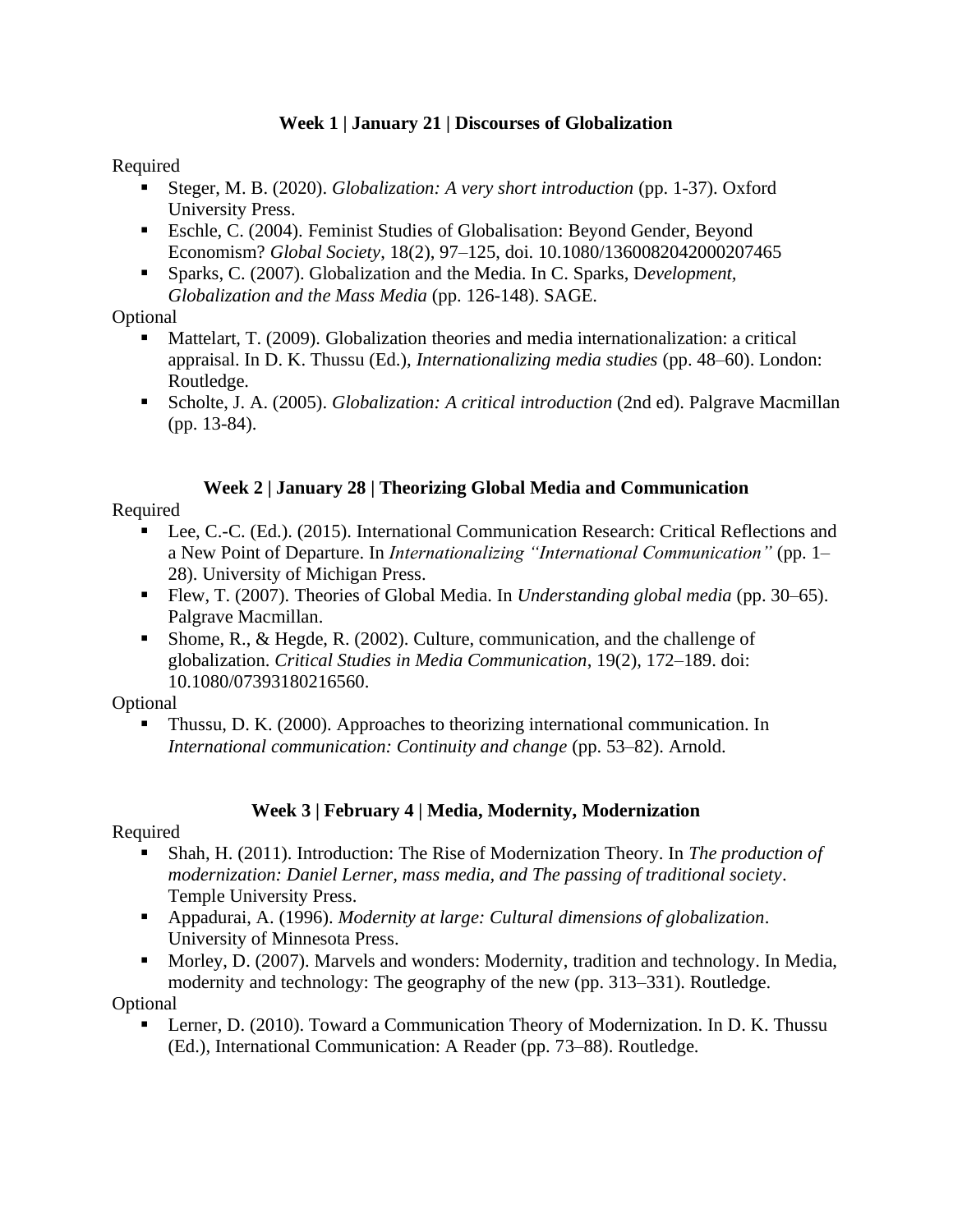## **Week 4 | February 11 | Dependency & Imperialism**

## Required

- **•** Boyd-Barrett, O. (2015). Redefining the Field & Classic Approaches to Media Imperialism: Three Models. In *Media imperialism* (pp. 1–14 & 34-51). SAGE Publications.
- Grosfoguel, R. (2000). Developmentalism, Modernity, and Dependency Theory in Latin America. *Nepantla: Views from South*, 1(2), 347–374.
- Sparks, C. (2012). Media and cultural imperialism reconsidered. *Chinese Journal of Communication*, 5(3), 281–299. doi: 10.1080/17544750.2012.701417

# Optional

- **•** Nordenstreng, K. (2011). Free Flow Doctrine in Global Media Policy. In R. Mansell  $\&$ M. Raboy (Eds.), *The handbook of global media and communication policy* (pp. 80–94). Wiley-Blackwell.
- Rodríguez, C., & Iliadis, A. (2019) The MacBride Report legacy and media democracy today. *Media Development* 3, 17–24.

# **Week 5 | February 18 | Political Economy of Global Media**

# Required

- Wasko, J. (2012). Studying the political economy of media and information. *Comunicação e Sociedade*,w5\_ 7, 25-48. doi: 10.17231/comsoc.7(2005).1208
- Artz, L. (2015). *Global entertainment media: A critical introduction*. John Wiley & Sons Inc (pp. 71-141).
- Dragomir, M. (2019). Media Capture: Media Ownership Oligarchs, and the Challenge of Developing Independent Media. In N. Benequista, S. Abbott, P. Rothman, & W. Mano (Eds.), *International Media Development* (pp. 93–103). Peter Lang US.

## **Optional**

Arsenault, A. H., & Castells, M. (2008). The Structure and Dynamics of Global Multi-Media Business Networks. *International Journal of Communication*, 2, 707–748.

# **Week 6 | February 25 | Media Flows and Contra-flows**

# Required

- Thussu, D. K. (2007). Mapping global media flow and contra-flow. In D. K. Thussu (Ed.), Media on the move: Global flow and contra-flow (pp. 11–32). Routledge.
- Georgiou, M., & Silverstone, R. (2007). Diasporas and contra-flows beyond nationcentrism. In D. K. Thussu (Ed.), *Media on the move: Global flow and contra-flow* (pp. 30–43). Routledge.
- Figenschou, T. U. (2013). *Al Jazeera and the global media landscape: The south is talking back*. Routledge.

# **Optional**

Iwabuchi, K. (2002). Trans/nationalism: Discourses on Japan in the global cultural flow In *Recentering Globalization: Popular Culture and Japanese Transnationalism* (pp. 51– 84). Duke University Press.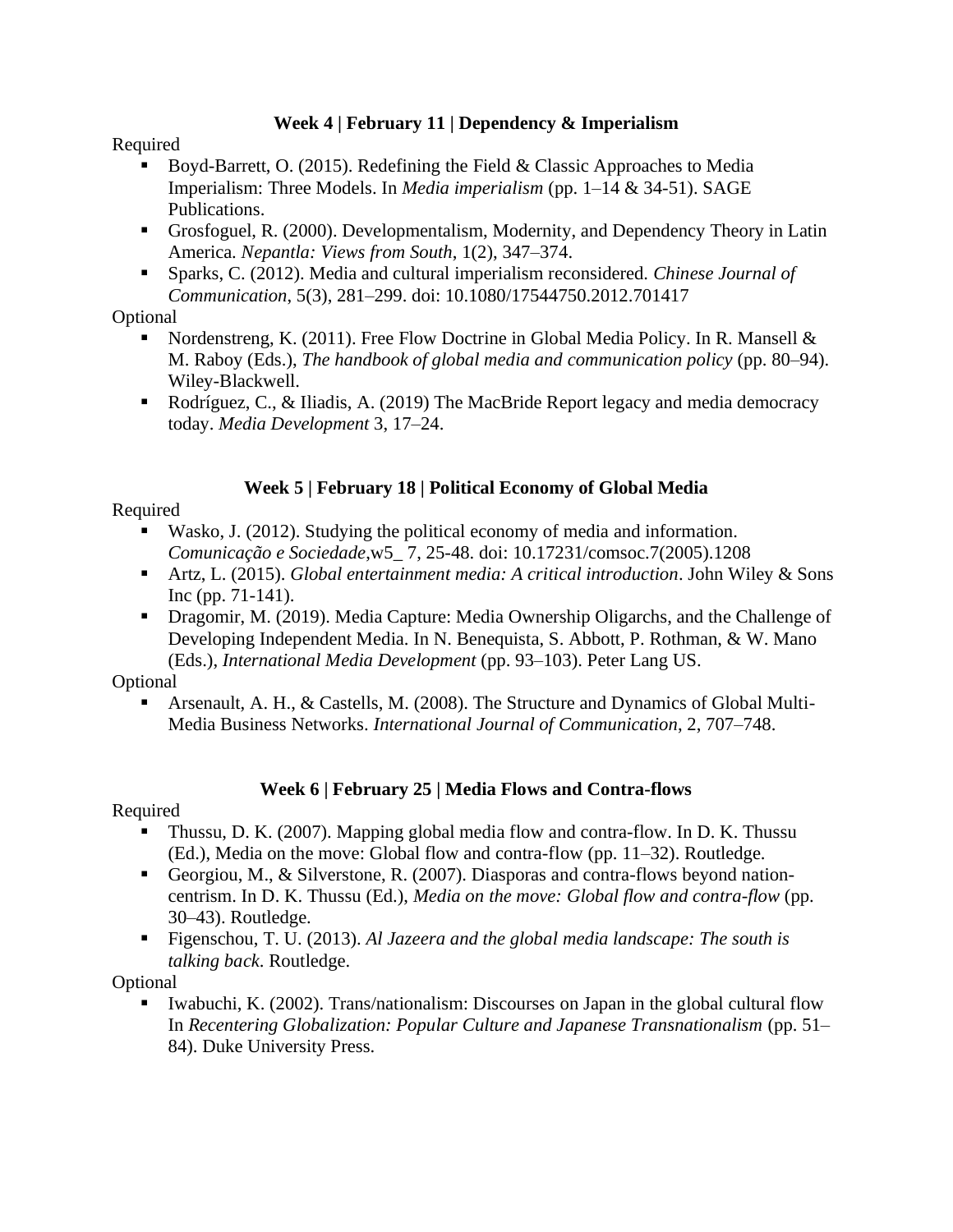**E** Seib, P. M. (2005). Hegemonic No More: Western Media, the Rise of Al-Jazeera, and the Influence of Diverse Voices. *International Studies Review*, 7(4), 601–615. doi: 10.1111/j.1468-2486.2005.00535.x

## **Week 7 | March 4 | Global Media and Hybridity**

## Required

- Pieterse, J. N. (2013). Globalization as Hybridization. In *Sociology of Globalization*: *Cultures, Economies, and Politics* (pp. 45–68). Routledge.
- Kraidy, M. M. (2005). Cultural Hybridity and International Communication In *Hybridity*, *or the cultural logic of globalization* (pp. 1–14). Temple University Press.
- Valdivia, A. N. (2011). The Gendered Face of Latinidad: Global Circulation of Hybridity. In R. S. Hegde (Ed.), *Circuits of visibility: Gender and transnational media cultures* (pp. 53–67). New York University Press.

#### **Optional**

■ Shim, D. (2006). Hybridity and the rise of Korean popular culture in Asia. *Media*, *Culture & Society*, 28(1), 25–44. doi: 10.1177/0163443706059278

## **Week 8 | March 11 | Media Globalization in the Digital Age**

#### Required

- **Hamelink, C. J. (2015). Global Communication Online & Futures of Global** Communication In *Global Communication* (pp. 211–259). Sage.
- Padovani, C., & Pavan, E. (2011). Actors and Interactions in Global Communication Governance: The Heuristic Potential of a Network Approach. In R. Mansell & M. Raboy (Eds.), *The handbook of global media and communication policy* (pp. 543–563). Wiley-Blackwell.
- Lobato, R. (2018). Rethinking International TV Flows Research in the Age of Netflix. *Television & New Media*, *19*(3), 241–256.

#### Optional

- Carr, M. (2015). Power Plays in Global Internet Governance. *Millennium*, 43(2), 640– 659. doi: 10.1177/0305829814562655
- Thussu, D. K. (2006). International communication in the Internet Age. *In International communication: Continuity and change* (pp. 207–249). Arnold.

# **Week 9 | March 18 [SPRING BREAK]**

## **Week 10 | March 25 | Book Review & Conversation with the Author(s)**

We will spend most time this week discussing the contents of the book you need to review (*BRICS media: Reshaping the global communication order?*), and how the book's contents relate to what you have learnt so far. If possible, we will set up a conversation with the author(s).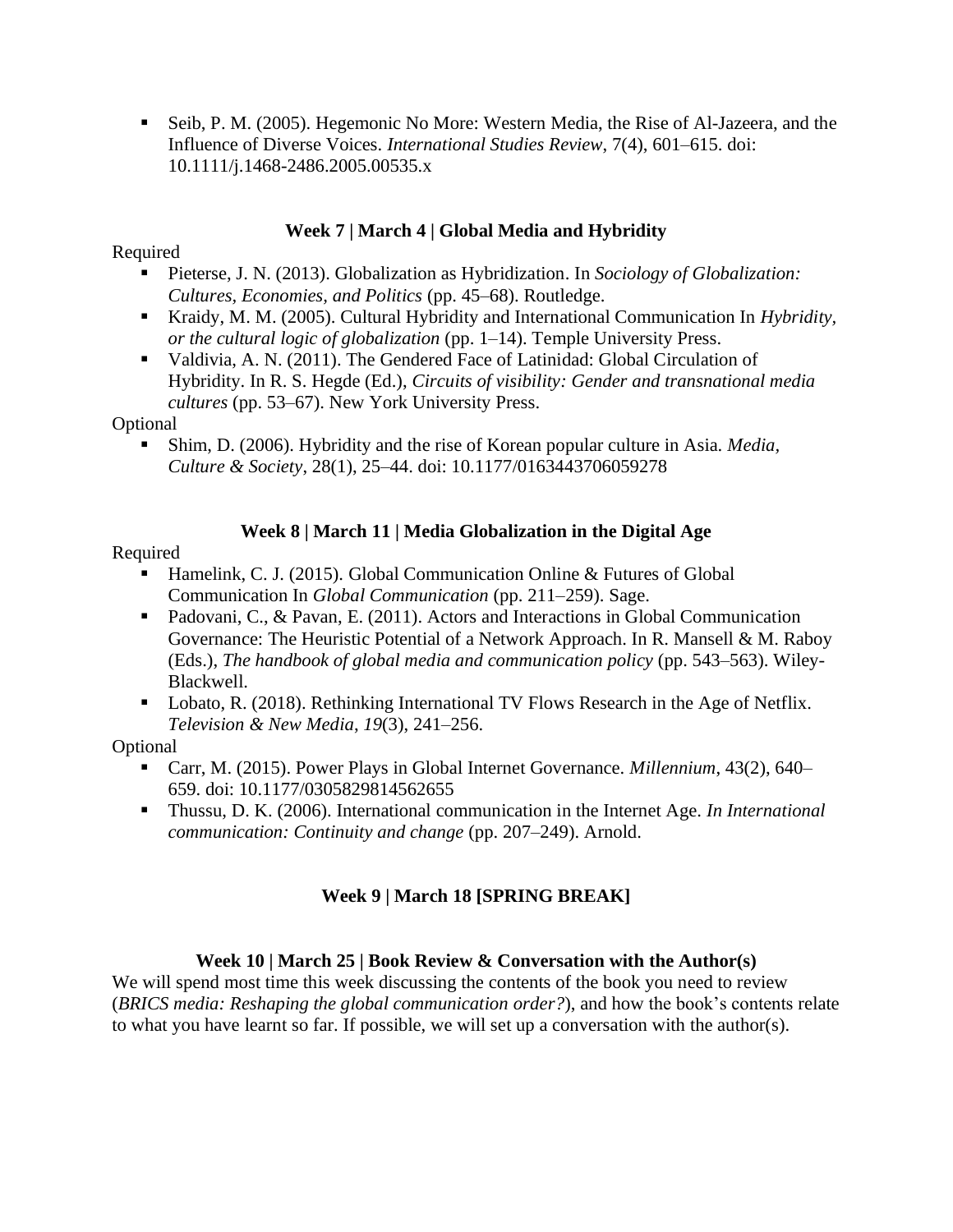# **Week 11 | April 1 | Communication for Development & Social Change**

## Required

- Scott, M. (2014). *Media and development* (pp. 1–46). Zed Books.
- Servaes, J., & Malikhao, P. (2008). Development Communication Approaches in an International Perspective. In J. Servaes, *Communication for Development and Social Change* (pp. 158–179). SAGE.
- Thomas, P. N. (2020). The Imperialism of Categories: Concepts and Contexts in Communication for Social Change. *Communication Theory*, 30(4), 388–406. doi: 10.1093/ct/qtz026

# Optional

- Palmer, J. R. (1971). Theories of Social Change and the Mass Media. *Journal of Aesthetic Education*, 5(4), 127–149. doi: 10.2307/3331625
- Wilkins, K. G. (2014). Emerging Issues in Communicating Development and Social Change. In K. G. Wilkins, T. Tufte, & R. Obregon (Eds.), *The Handbook of Development Communication and Social Change* (pp. 138–144). John Wiley & Sons.

# **Week 12 | April 8 | ICTs & Political Change**

# Required

- Voltmer, K., & Sorensen, L. (2019). Media, Power, Citizenship: The Mediatization of Democratic Change. In K. Voltmer, C. Christensen, I. Neverla, N. Stremlau, B. Thomass, N. Vladisavljević, & H. Wasserman (Eds.), *Media, Communication and the Struggle for Democratic Change: Case Studies on Contested Transitions* (pp. 35–58). Springer.
- Wilkins, K. G., & Chae, Y.-G. (2007). Questioning Development Industry Attention to Communication Technologies and Democracy. *International Journal of Communication*, 1, 342-359.
- Tufekci, Z. (2017). *Twitter and tear gas: The power and fragility of networked protest* (pp. ix–xxxi). Yale University Press.

# **Optional**

- Vokes, R. (2018). Structural-adjustment and media globalization  $&$  ICT4D in new media worlds. In *Media and development* (pp. 157–232). Routledge.
- Rao, M. (2005). The information society: Visions and realities in developing countries. In O. Hemer & T. Tufte (Eds.), *Media and Glocal Change: Rethinking Communication for Development* (pp. 271–284). CLASCO.

# **Week 13 | April 15 | Social Media & Global Activism**

# Required

- Kavada, A. (2014). Transnational Civil Society and Social Movements. In K. G. Wilkins, T. Tufte, & R. Obregon (Eds.), *The Handbook of Development Communication and Social Change* (pp. 351–369). John Wiley & Sons.
- Bennett, W. L. (2003). New Media Power: The Internet and Global Activisim. In N. Couldry & J. Curran (Eds.), *Contesting media power: Alternative media in a networked world* (pp. 17–18). Rowman & Littlefield.
- Chatterje-Doody, P. N., & Crilley, R. (2019). Populism and Contemporary Global Media: Populist Communication Logics and the Co-construction of Transnational Identities. In F.